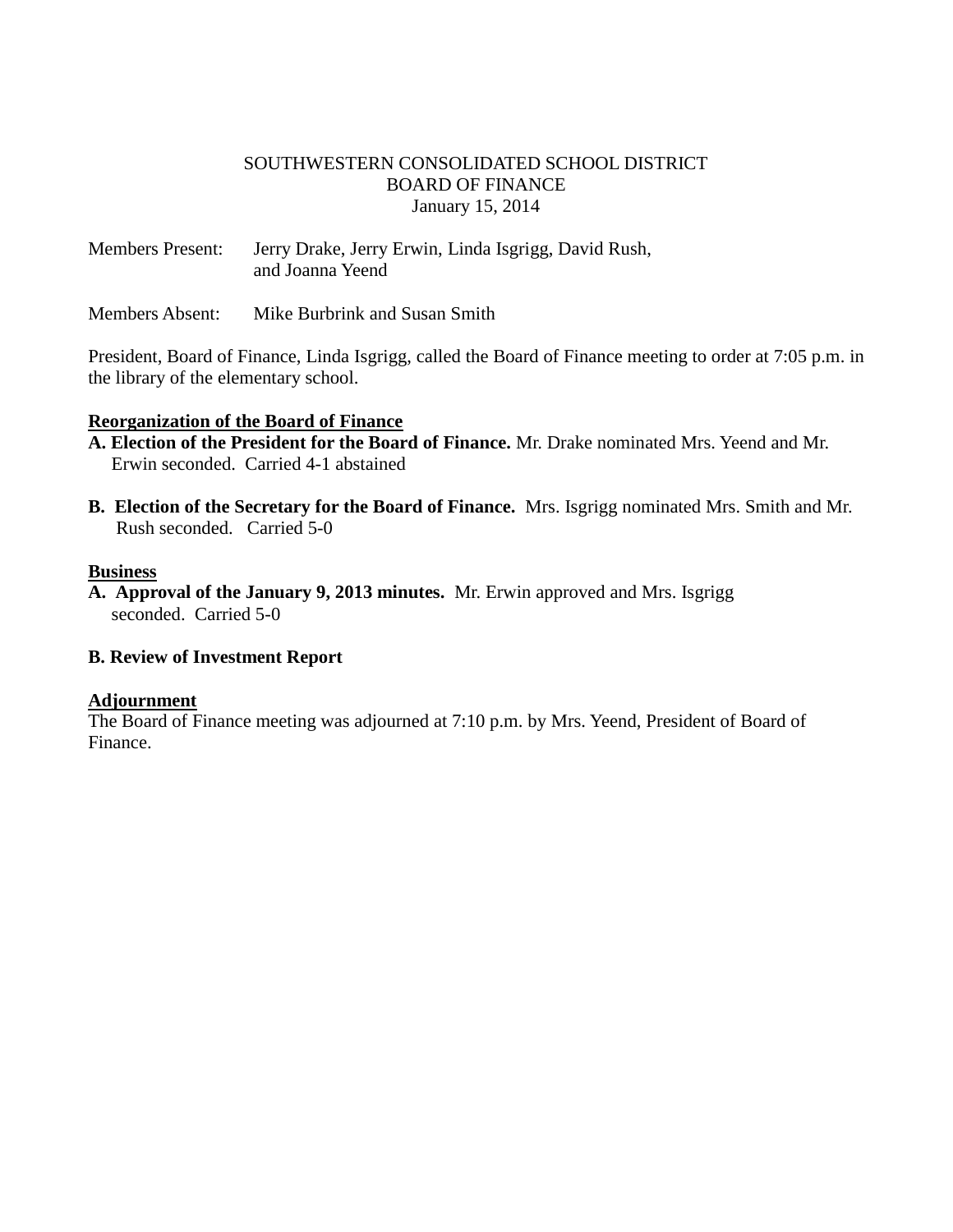### SOUTHWESTERN CONSOLIDATED SCHOOL DISTRICT BOARD OF SCHOOL TRUSTEES January 15, 2014

| <b>Members Present:</b> | Jerry Drake, Jerry Erwin, Linda Isgrigg, David Rush |
|-------------------------|-----------------------------------------------------|
|                         | and Joanna Yeend.                                   |

Members Absent: Mike Burbrink and Susan Smith

President, Jerry Drake, called the meeting to order at 7:10 p.m. in the library of the elementary school. He led the pledge to the United States Flag.

#### **Public Comments**

None

### **Reorganization of the Board of School Trustees**

Mr. Erwin nominated Mrs. Isgrigg for President. Mr. Rush seconded. Carried 4-1 abstained

Mr. Drake nominated Mr. Burbrink for Vice-President. Mrs. Yeend Seconded Carried 4-1 abstained

Mr. Rush nominated Mrs. Yeend for Secretary. Mr. Erwin seconded. Carried 4-1 abstained

#### **Appointment of Blue River Career Program Representative**

Mr. Drake nominated Mr. Erwin to be the Blue River Career Program Representative. Mr. Rush seconded. Carried 5-0

**Reappoint Attorney, Board Executive Secretary, District Treasurer, Deputy Treasurer, High School and Elementary ECA Treasurers.** Mr. Drake moved and Mr. Erwin seconded. Carried 5-0

**Set Board Members and Board Secretary Salaries.** Mr. Drake moved that payment amount stay the same. Board members are paid \$1,500 annually and the secretary is paid \$30 per meeting. Mr. Erwin seconded. Carried 5-0

**Adoption of annual board calendar.** The board members agreed that the meetings should continue to be held on the second Wednesday of the month at the administrative office.Mr. Rush moved and Mr. Erwin seconded. Carried 5-0

### **Public Comments**

None

### **Presentations**

Mr. Chase, high school principal, spoke about how he and his teachers are dealing with the ISTEP when it comes to more advanced students. Students who skipped  $8<sup>th</sup>$  grade math for Algebra I and Geometry are still tested on material from their  $8<sup>th</sup>$  grade classes. Teachers are giving those students short lessons on some of the areas that will be on the test and are making sure that they take diagnostic tests to see where their weak areas are.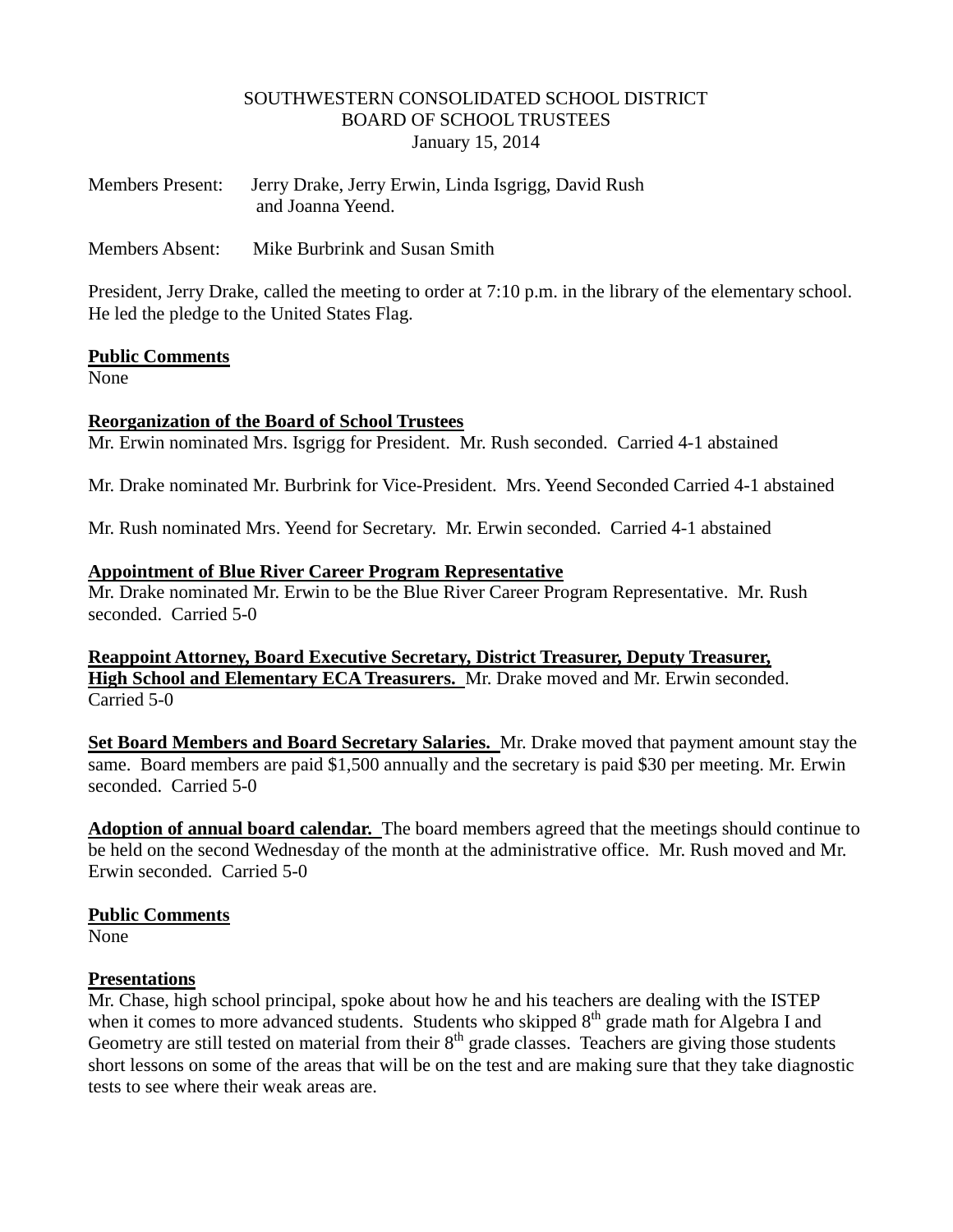Mr. Edward, elementary school principal, spoke about how the teachers are addressing the needs of students. Some of the ways are taking 30 minutes out of each day for response to intervention, enrichment activities,  $6<sup>th</sup>$  grade mentoring program to name a few.

Ms. Faulconer, 6<sup>th</sup> grade teacher and student intervention coordinator, talked about progress in addressing behavioral and learning problems through various methods. She said that when cases get referred to her, she can go into depth with individual students and get parents involved, through the school's General Education Intervention (GEI) program.

Food Service Director, Charity Elliott, presented her plans to brighten and improve the lunch rooms especially the high school which hasn't changed in many, many years. She has found an affordable company who makes signs and will help with the remodel. She plans on paying for the remodel by catering the alumni reunion to be held in the spring. Charity was asked what some other areas are that she thought needed improvement in the lunch rooms and she said that new steamers are needed in both lunch rooms. She is researching them to look for the best value.

## **Minutes of Previous Meeting**

Mr. Drake moved and Mr. Erwin seconded the motion to approve the minutes of the previous meetings. with correction from  $6<sup>th</sup>$  grade girls Lady Spartans to  $5<sup>th</sup>$  grade girls Lady Spartans. Carried 5-0

### **Approval of Accounts Payable Vouchers**

Mr. Drake moved and Mr. Erwin seconded the motion to approve the accounts payable vouchers as presented. Carried 5-0

### **Approval of Year-End Transfer Resolution**

Mr. Drake moved and Mr. Rush seconded the motion to approve the year-end transfers. Carried 5-0

### **Business & Financial Report**

Mrs. Isgrigg informed the board that the financial report was in their packet. No questions were asked regarding the report.

### **New Business**

**A. Mrs. Maurer requested approval for the following staff members to attend the 2014 National Reading Recovery & K-6 Classroom Literacy Conference in Columbus, Ohio on February 1 & 2 of 2014. Those attending are: Joshua Edwards, Laura Donadio, Megan Oliver and Karen Parmer.** Mr. Drake moved and Mr. Erwin seconded. Carried 5-0

### **Superintendent Report**

Mrs. Maurer spoke about the Bs that were received by the elementary and the high school on their report card. She maintains that the high school should have received an A. Two mistakes were made on the Jr./Sr. report card. The first mistake was in our 2012 graduation rate. There were several students listed on the graduation report who had moved and were therefore, not our students. The state indicated that they would not correct that mistake even though we had proof that the students had moved from our district. The second mistake was a basic addition error by the DOE. The numbers were added correctly on the district report card but not on the individual building report card. We filed a 19 step appeal with the state. However, when the grades were released, the addition error had not been fixed.